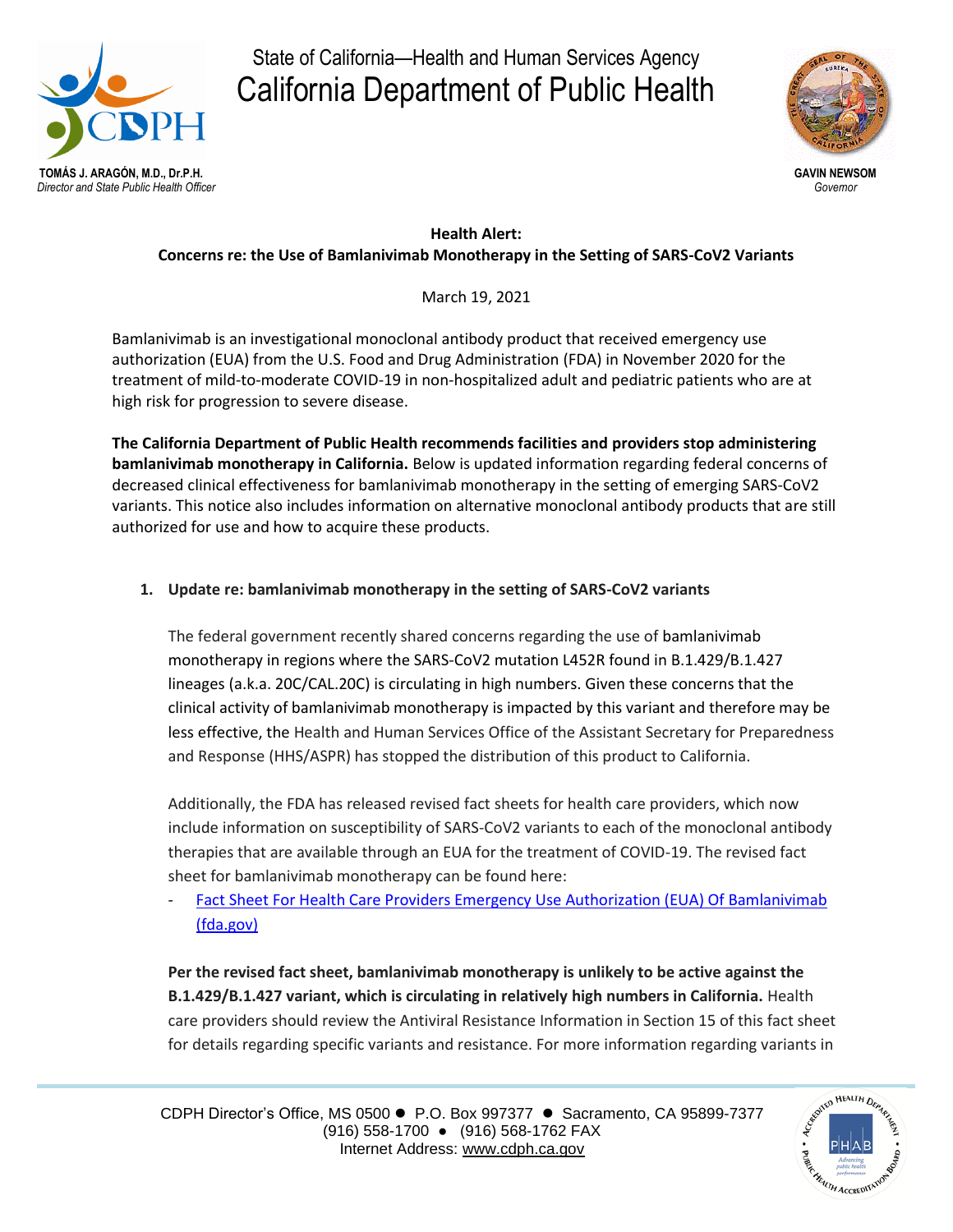California, please refer to the Centers for Disease Control and Prevention (CDC) website [\(Variant](https://www.cdc.gov/coronavirus/2019-ncov/cases-updates/variant-proportions.html)  [Proportions in the U.S. | CDC\)](https://www.cdc.gov/coronavirus/2019-ncov/cases-updates/variant-proportions.html) as well as the California Department of Public Health website [\(Tracking Variants \(ca.gov\)\)](https://www.cdph.ca.gov/Programs/CID/DCDC/Pages/COVID-19/COVID-Variants.aspx).

While HHS/ASPR is working with the CDC, the National Institutes of Health, and the FDA on recommendations for bamlanivimab monotherapy moving forward, **the California Department of Public Health recommends facilities and providers stop administering bamlanivimab monotherapy in California.** We will continue to update our stakeholders with any new recommendations.

Note that this recommendation only applies to the administration of bamlanivimab monotherapy at this time. The use of the alternative authorized monoclonal antibodies  $- (1)$ bamlanivimab plus etesevimab and (2) casirivimab plus imdevimab – that are expected to retain activity against circulating viral variants may reduce the potential risk of treatment failure should a patient be infected with a SARS-CoV-2 viral variant that is resistant to bamlanivimab alone. Antiviral resistance information can be found in the fact sheets for health care providers for these other two authorized monoclonal antibody products. Health care providers should review the Antiviral Resistance Information in Section 15 of these fact sheets for details regarding specific variants and resistance.

- [Fact Sheet For Health Care Providers Emergency Use Authorization \(EUA\) Of Bamlanivimab](https://www.fda.gov/media/145802/download)  [And Etesevimab \(fda.gov\)](https://www.fda.gov/media/145802/download)
- [Fact Sheet For Health Care Providers Emergency Use Authorization \(EUA\) Of Regen-Cov](https://www.fda.gov/media/145611/download)<sup>™</sup> [\(Casirivimab With Imdevimab\) \(fda.gov\)](https://www.fda.gov/media/145611/download)

## **2. New EUA for monoclonal antibody combination bamlanivimab plus etesevimab**

On February 9, the FDA issued an EUA for bamlanivimab and etesevimab administered together for the treatment of mild to moderate COVID-19 in adults and pediatric patients who test positive for SARS-CoV-2 and who are at high risk for progressing to severe COVID-19.

Phase 3 data of the BLAZE-1 trial showed subjects treated with bamlanivimab plus etesevimab had a 70% relative reduction in hospitalizations or death compared to placebo.

This combination product is available via direct ordering (see #3 below for more information).

Additional resources:

 [Fact Sheet For Health Care Providers Emergency Use Authorization \(EUA\) Of Bamlanivimab](https://www.fda.gov/media/145802/download)  [And Etesevimab \(fda.gov\)](https://www.fda.gov/media/145802/download)

> CDPH Director's Office, MS 0500 ● P.O. Box 997377 ● Sacramento, CA 95899-7377 (916) 558-1700 ● (916) 568-1762 FAX Internet Address: [www.cdph.ca.gov](http://www.cdph.ca.gov/)

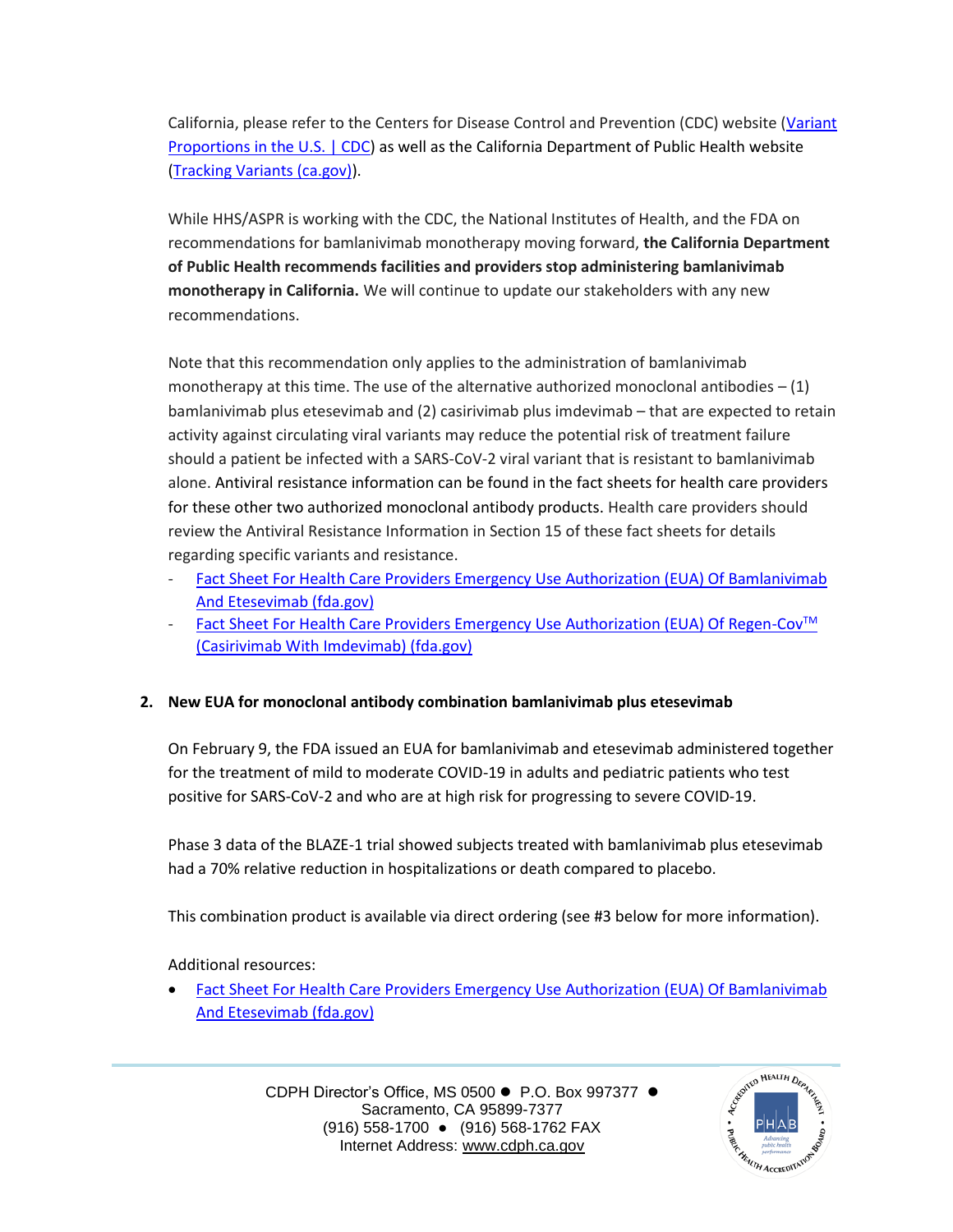- **•** [Bamlanivimab and Etesevimab EUA Letter of Authorization February 9 2021](https://www.fda.gov/media/145801/download)
- [Bamlanivimab plus Etesevimab FDA press release](https://gcc02.safelinks.protection.outlook.com/?url=https%3A%2F%2Fwww.fda.gov%2Fnews-events%2Fpress-announcements%2Fcoronavirus-covid-19-update-fda-authorizes-monoclonal-antibodies-treatment-covid-19-0%3Futm_medium%3Demail%26utm_source%3Dgovdelivery&data=04%7C01%7CSohrab.Sidhu%40dhcs.ca.gov%7Ce8091e5a457b4242178d08d8cde24d32%7C265c2dcd2a6e43aab2e826421a8c8526%7C0%7C0%7C637485719129592243%7CUnknown%7CTWFpbGZsb3d8eyJWIjoiMC4wLjAwMDAiLCJQIjoiV2luMzIiLCJBTiI6Ik1haWwiLCJXVCI6Mn0%3D%7C1000&sdata=MLxCln2mDbSHyhUaszQm93PZRBeir1PRzuPTDi27zj8%3D&reserved=0)
- **[Bamlanivimab plus Etesevimab FDA FAQs](https://gcc02.safelinks.protection.outlook.com/?url=https%3A%2F%2Fwww.fda.gov%2Fmedia%2F145808%2Fdownload&data=04%7C01%7CSohrab.Sidhu%40dhcs.ca.gov%7Ce8091e5a457b4242178d08d8cde24d32%7C265c2dcd2a6e43aab2e826421a8c8526%7C0%7C0%7C637485719129602196%7CUnknown%7CTWFpbGZsb3d8eyJWIjoiMC4wLjAwMDAiLCJQIjoiV2luMzIiLCJBTiI6Ik1haWwiLCJXVCI6Mn0%3D%7C1000&sdata=Lwb2sx%2BT3FQ1yBukzTqtVjp9ddKqdEFsfZkIT7Z5nvA%3D&reserved=0)**
- **Effect of Bamlanivimab as Monotherapy or in Combination With Etesevimab on Viral Load in** Patients With Mild to Moderate COVID-19: A Randomized Clinical Trial | Global Health | [JAMA | JAMA Network](https://jamanetwork.com/journals/jama/fullarticle/2775647)

## **3. Direct ordering of monoclonal antibodies**

Bamlanivimab plus etesevimab, and casirivimab plus imdevimab, are available for direct ordering from AmeriSource Bergen Corporation (ABC).

**All treatment sites can now order these products directly from ABC.** The products remain free of charge to requesting sites. Treatment sites should review the [direct ordering process guide](https://gcc02.safelinks.protection.outlook.com/?url=https%3A%2F%2Fprotect2.fireeye.com%2Fv1%2Furl%3Fk%3D62ecc56b-3d77fdbf-62ecf454-0cc47a6d17cc-9f3f135d9238b7f1%26q%3D1%26e%3D71e7b24a-871f-4b53-97cd-ab385338c884%26u%3Dhttps%253A%252F%252Fwww.phe.gov%252Femergency%252Fevents%252FCOVID19%252Finvestigation-MCM%252FDocuments%252FOverview%252520of%252520direct%252520order%252520process%252520Fact%252520Sheet-508.pdf&data=04%7C01%7CSohrab.Sidhu%40dhcs.ca.gov%7C00ce91576c3647aefa3e08d8d73875b2%7C265c2dcd2a6e43aab2e826421a8c8526%7C0%7C0%7C637495984907359493%7CUnknown%7CTWFpbGZsb3d8eyJWIjoiMC4wLjAwMDAiLCJQIjoiV2luMzIiLCJBTiI6Ik1haWwiLCJXVCI6Mn0%3D%7C1000&sdata=%2F1dn3tAP%2FYXRkcsY01VXtfupTaHjwWdFzfMp2wkql3Y%3D&reserved=0) and place orders directly with ABC at this [site.](https://gcc02.safelinks.protection.outlook.com/?url=https%3A%2F%2Fapp.smartsheet.com%2Fb%2Fform%2F255d164d67834793b4ab549e160941e8&data=04%7C01%7CSohrab.Sidhu%40dhcs.ca.gov%7C00ce91576c3647aefa3e08d8d73875b2%7C265c2dcd2a6e43aab2e826421a8c8526%7C0%7C0%7C637495984907359493%7CUnknown%7CTWFpbGZsb3d8eyJWIjoiMC4wLjAwMDAiLCJQIjoiV2luMzIiLCJBTiI6Ik1haWwiLCJXVCI6Mn0%3D%7C1000&sdata=SRLyxRRY3EzG0rExqhmBIKD06stmnKGg4ceardnryJU%3D&reserved=0)

The products available for direct ordering include bamlanivimab plus etesevimab, casirivimab plus imdevimab, and etesevimab.

 Note that etesevimab is only authorized for use in combination with bamlanivimab but can ordered by itself to be combined with any bamlanivimab stock a facility already has onhand.

Should you have any questions or concerns regarding the direct order process for COVID-19 monoclonal antibodies, you may contact HHS/ASPR at [COVID19Therapeutics@hhs.gov](mailto:COVID19Therapeutics@hhs.gov) or ABC at [C19therapies@amerisourcebergen.com.](mailto:C19therapies@amerisourcebergen.com)

In addition to the above direct ordering process, both bamlanivimab and casirivimab/imdevimab are readily available from the California Department of Public Health (CDPH). Contact your county's Medical and Health Operational Area Coordinator (MHOAC) to request either of these products from CDPH.

 **Note that bamlanivimab monotherapy is not recommended by CDPH for treatment of COVID-19 (see #1 above).** However, under its EUA, bamlanivimab can be combined with etesevimab for the treatment of mild-to-moderate COVID-19 in those patients at high risk for progressing to severe disease. See the **Bamlanivimab plus Etesevimab EUA Fact Sheet for** [Providers](https://www.fda.gov/media/145802/download) for more information.

For facilities and healthcare providers interested in setting up infusions for high-risk patients with COVID-19, ASPR has man[y resources available.](https://gcc02.safelinks.protection.outlook.com/?url=https%3A%2F%2Fwww.phe.gov%2Femergency%2Fevents%2FCOVID19%2Ftherapeutics%2FPages%2FDistribution.aspx&data=04%7C01%7CSohrab.Sidhu%40dhcs.ca.gov%7C00ce91576c3647aefa3e08d8d73875b2%7C265c2dcd2a6e43aab2e826421a8c8526%7C0%7C0%7C637495984907369452%7CUnknown%7CTWFpbGZsb3d8eyJWIjoiMC4wLjAwMDAiLCJQIjoiV2luMzIiLCJBTiI6Ik1haWwiLCJXVCI6Mn0%3D%7C1000&sdata=CB3vFmChEh9f4RPeVtb9Q83BlrX214LyZMZPT141YCc%3D&reserved=0) This includes [free digital content](https://gcc02.safelinks.protection.outlook.com/?url=https%3A%2F%2Fwww.phe.gov%2Femergency%2Fevents%2FCOVID19%2Ftherapeutics%2Ftoolkit%2FPages%2Fdefault.aspx&data=04%7C01%7CSohrab.Sidhu%40dhcs.ca.gov%7C00ce91576c3647aefa3e08d8d73875b2%7C265c2dcd2a6e43aab2e826421a8c8526%7C0%7C0%7C637495984907369452%7CUnknown%7CTWFpbGZsb3d8eyJWIjoiMC4wLjAwMDAiLCJQIjoiV2luMzIiLCJBTiI6Ik1haWwiLCJXVCI6Mn0%3D%7C1000&sdata=bXWJ0jnqxX5%2FhDJS8e7%2FdfWFWAdlDdpHHNU0PtSRw%2Bw%3D&reserved=0) that your

> CDPH Director's Office, MS 0500 ● P.O. Box 997377 ● Sacramento, CA 95899-7377 (916) 558-1700 ● (916) 568-1762 FAX Internet Address: [www.cdph.ca.gov](http://www.cdph.ca.gov/)